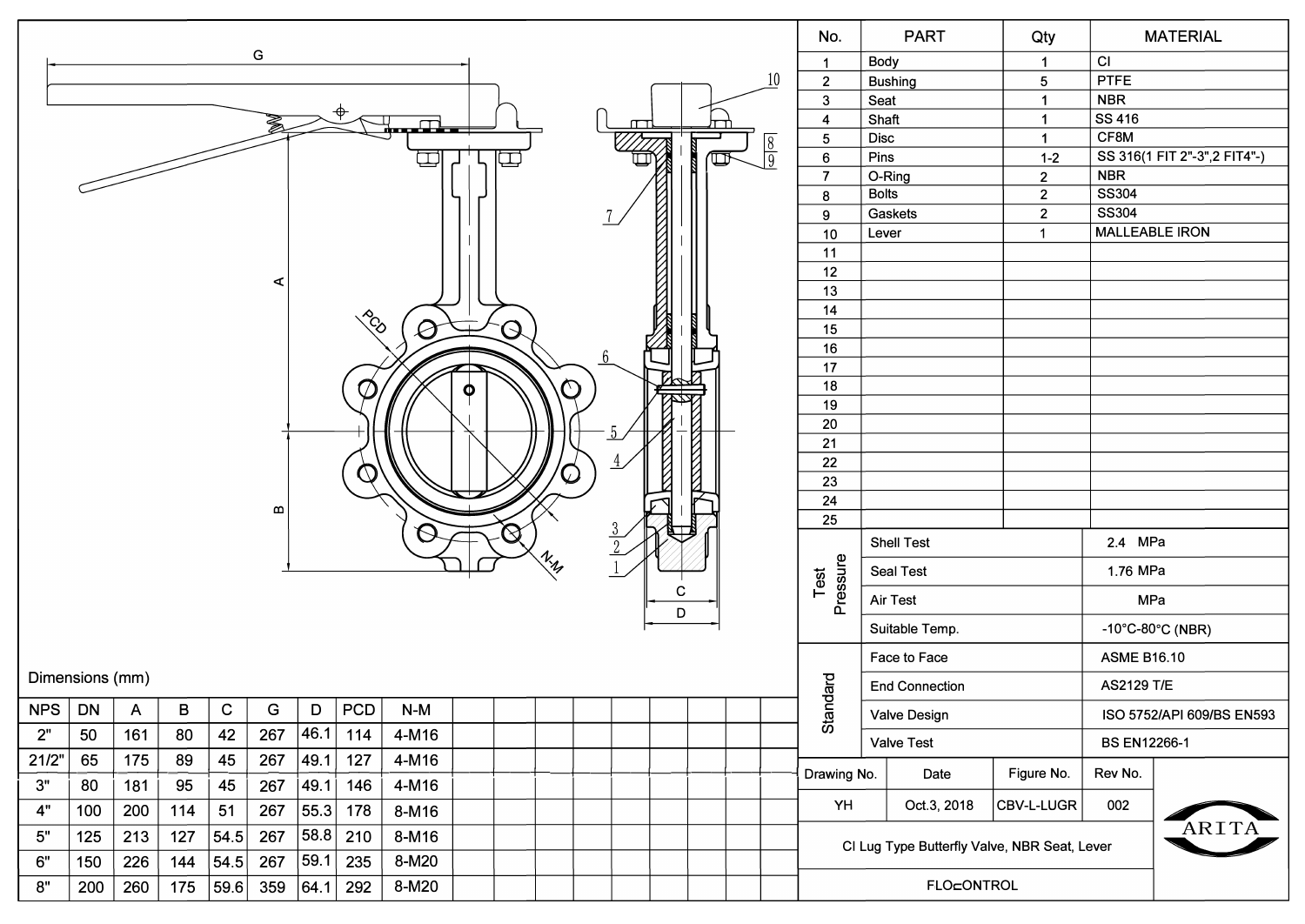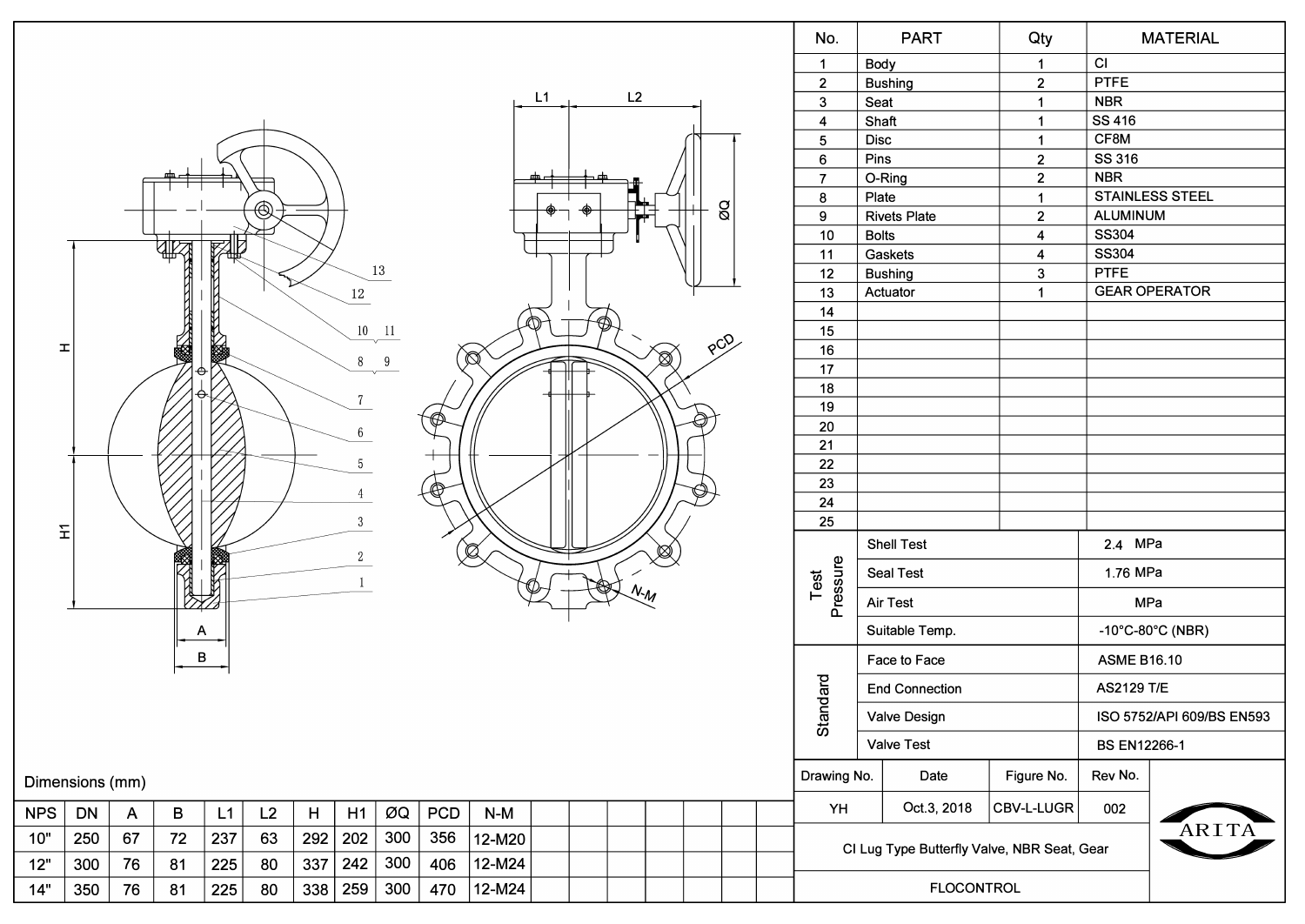|            |                                                                                                                                              |              |     |          |          |                |                               |                   |            |        |                                                |             |  |                                             |                      |                 | No.               |                                          | <b>PART</b>           | Qty                  |                     | <b>MATERIAL</b>                       |  |
|------------|----------------------------------------------------------------------------------------------------------------------------------------------|--------------|-----|----------|----------|----------------|-------------------------------|-------------------|------------|--------|------------------------------------------------|-------------|--|---------------------------------------------|----------------------|-----------------|-------------------|------------------------------------------|-----------------------|----------------------|---------------------|---------------------------------------|--|
|            |                                                                                                                                              |              |     |          |          |                |                               |                   |            |        |                                                |             |  |                                             |                      |                 | $\mathbf{1}$      | Body                                     |                       | $\blacktriangleleft$ | CI                  |                                       |  |
|            |                                                                                                                                              |              |     |          |          |                |                               |                   |            |        |                                                |             |  |                                             |                      | $\overline{2}$  |                   | <b>Short Bushing</b>                     |                       | <b>BRONZE</b>        |                     |                                       |  |
|            | L2<br>L1                                                                                                                                     |              |     |          |          |                |                               |                   |            |        |                                                |             |  |                                             |                      | $\mathbf{3}$    |                   | 3 <sup>1</sup><br>O-Ring<br>$\mathbf{3}$ |                       | <b>NBR</b>           |                     |                                       |  |
|            |                                                                                                                                              |              |     |          |          |                |                               |                   |            |        |                                                |             |  |                                             |                      |                 | $\overline{4}$    |                                          | Long Bushing          | $\mathbf{3}$         | <b>BRONZE</b>       |                                       |  |
|            |                                                                                                                                              |              |     |          |          |                |                               |                   |            |        |                                                |             |  |                                             |                      | $5\phantom{.0}$ | Stem              |                                          | $\blacktriangleleft$  | <b>SS 416</b>        |                     |                                       |  |
|            |                                                                                                                                              |              |     |          |          |                |                               |                   |            |        |                                                |             |  |                                             |                      |                 | $\boldsymbol{6}$  | Seat                                     |                       | $\blacktriangleleft$ | <b>NBR</b>          |                                       |  |
|            |                                                                                                                                              |              |     |          |          |                |                               |                   |            |        | ۰                                              |             |  |                                             |                      |                 | $\overline{7}$    | Pins                                     |                       | $\mathbf 2$          | SS 316              |                                       |  |
|            |                                                                                                                                              |              |     |          |          |                |                               | g                 |            |        |                                                |             |  |                                             |                      |                 | 8                 | <b>Disc</b>                              |                       | $\mathbf{1}$         | CF8M                |                                       |  |
|            |                                                                                                                                              |              |     |          |          |                |                               |                   |            |        |                                                |             |  |                                             | 15                   |                 | 9                 |                                          | <b>Adjust Gasket</b>  | $\mathbf{1}$         | <b>ABS</b>          |                                       |  |
|            |                                                                                                                                              |              |     |          |          |                |                               |                   |            |        |                                                |             |  |                                             | -1                   |                 | 10                | O-Ring                                   |                       | $\overline{1}$       | <b>NBR</b>          |                                       |  |
|            |                                                                                                                                              |              |     |          |          |                |                               |                   |            |        |                                                |             |  |                                             | $\sqrt{2}$           |                 | 11                | Cover                                    |                       | $\blacktriangleleft$ | Q235                |                                       |  |
|            |                                                                                                                                              |              |     |          |          |                |                               |                   |            |        |                                                |             |  |                                             | $3\,$                |                 | 12                |                                          | Washer                | $\overline{2}$       | <b>SS304</b>        |                                       |  |
|            |                                                                                                                                              |              |     |          |          |                |                               |                   |            |        |                                                |             |  |                                             |                      |                 | 13                |                                          | <b>Elastic Washer</b> | $\overline{2}$       | <b>SS304</b>        |                                       |  |
|            |                                                                                                                                              |              | 的   | $\oplus$ | ′⊕       |                | $\delta_{\rm c}$<br>$\otimes$ |                   |            |        |                                                |             |  |                                             | $\overline{4}$       |                 | 14                | Bolt                                     |                       | $\mathbf 2$          | <b>SS304</b>        |                                       |  |
|            |                                                                                                                                              |              |     |          |          |                |                               |                   |            |        | <b>The Communication of the Communication</b>  | ▩           |  |                                             | $\sqrt{5}$           |                 | 15                |                                          | Actuator              | $\blacktriangleleft$ |                     | <b>GEAR OPERATOR</b>                  |  |
| ᅩ          |                                                                                                                                              | $\bigotimes$ |     |          |          |                | $\varnothing$                 |                   |            |        |                                                | ZARZ        |  |                                             | $\overline{6}$       |                 | 16                |                                          |                       |                      |                     |                                       |  |
|            |                                                                                                                                              |              |     |          | Ò        |                |                               |                   |            |        |                                                | <u>mana</u> |  |                                             | $7\phantom{.0}$      |                 | 17                |                                          |                       |                      |                     |                                       |  |
|            |                                                                                                                                              |              |     |          |          |                |                               | $\bigotimes$      |            |        |                                                |             |  |                                             |                      |                 | 18                |                                          |                       |                      |                     |                                       |  |
|            | 8                                                                                                                                            |              |     |          |          |                |                               |                   |            |        |                                                |             |  | 19                                          |                      |                 |                   |                                          |                       |                      |                     |                                       |  |
|            | Francisco de la propiedad de<br><b>RESERVE AND RESPONSE</b><br>₩<br><b>REVENUE DE LA PROPERTY</b><br><b>EXECUTIVE STATE</b><br>9<br>$\Theta$ |              |     |          |          |                |                               |                   |            |        |                                                |             |  |                                             | 20                   |                 |                   |                                          |                       |                      |                     |                                       |  |
|            |                                                                                                                                              |              |     |          |          |                |                               |                   |            |        |                                                |             |  | 21                                          |                      |                 |                   |                                          |                       |                      |                     |                                       |  |
|            |                                                                                                                                              |              |     |          |          |                |                               |                   |            |        |                                                |             |  | 22                                          |                      |                 |                   |                                          |                       |                      |                     |                                       |  |
|            |                                                                                                                                              |              |     |          |          |                |                               |                   |            |        |                                                |             |  | 23                                          |                      |                 |                   |                                          |                       |                      |                     |                                       |  |
|            |                                                                                                                                              |              |     |          |          |                |                               |                   |            |        |                                                |             |  | 24                                          |                      |                 |                   |                                          |                       |                      |                     |                                       |  |
|            |                                                                                                                                              | $\bigotimes$ |     |          |          |                |                               |                   |            |        |                                                |             |  |                                             | 10 <sup>°</sup>      |                 | 25                |                                          | <b>Shell Test</b>     |                      | 2.4 MPa             |                                       |  |
| Ξ          |                                                                                                                                              |              |     |          |          |                |                               |                   |            |        |                                                |             |  |                                             |                      |                 |                   |                                          | <b>Seal Test</b>      |                      | 1.76 MPa            |                                       |  |
|            |                                                                                                                                              |              |     |          |          |                | N                             |                   |            |        |                                                |             |  |                                             | 11                   |                 | Pressure<br>Test  |                                          |                       |                      | MPa                 |                                       |  |
|            |                                                                                                                                              |              |     |          |          |                | $\otimes$                     |                   |            |        | <b>Recording to the Company of the Company</b> |             |  |                                             | $12\quad 13\quad 14$ |                 |                   |                                          | Air Test              |                      |                     |                                       |  |
|            |                                                                                                                                              |              |     |          | $\oplus$ |                |                               | $N_{\mathcal{M}}$ |            |        |                                                |             |  |                                             |                      |                 |                   |                                          | Suitable Temp.        |                      |                     | $-10^{\circ}$ C $-80^{\circ}$ C (NBR) |  |
|            |                                                                                                                                              |              |     |          |          |                |                               |                   |            |        |                                                |             |  |                                             |                      |                 |                   |                                          | Face to Face          |                      | <b>ASME B16.10</b>  |                                       |  |
|            |                                                                                                                                              |              |     |          |          |                |                               |                   |            |        |                                                | A           |  |                                             |                      |                 | papu              |                                          | <b>End Connection</b> |                      | <b>AS2129 T/E</b>   |                                       |  |
|            |                                                                                                                                              |              |     |          |          |                |                               |                   |            |        |                                                | B           |  |                                             |                      |                 | Stan              |                                          | Valve Design          |                      |                     | ISO 5752/API 609/BS EN593             |  |
|            |                                                                                                                                              |              |     |          |          |                |                               |                   |            |        |                                                |             |  |                                             |                      |                 |                   |                                          | <b>Valve Test</b>     |                      | <b>BS EN12266-1</b> |                                       |  |
|            |                                                                                                                                              |              |     |          |          |                |                               |                   |            |        |                                                |             |  |                                             | Drawing No.          |                 | Date              | Figure No.                               | Rev No.               |                      |                     |                                       |  |
|            |                                                                                                                                              |              |     |          |          |                |                               |                   |            |        |                                                |             |  | YH                                          |                      | Oct.3, 2018     | <b>CBV-L-LUGR</b> | 002                                      |                       |                      |                     |                                       |  |
|            | Dimensions (mm)                                                                                                                              |              |     |          |          |                |                               |                   |            |        |                                                |             |  | CI Lug Type Butterfly Valve, NBR Seat, Gear |                      |                 |                   |                                          | ARITA                 |                      |                     |                                       |  |
| <b>NPS</b> | DN                                                                                                                                           | L1           | L2  | H        | H1       | $\overline{A}$ | ØG                            | $\, {\bf B}$      | <b>PCD</b> | $N-M$  |                                                |             |  |                                             |                      |                 |                   |                                          |                       |                      |                     |                                       |  |
| 18"        | 450                                                                                                                                          | 125          | 275 | 422      | 364      | 114            | 385                           | 119               | 584        | 16-M24 |                                                |             |  |                                             |                      |                 | <b>FLOCONTROL</b> |                                          |                       |                      |                     |                                       |  |